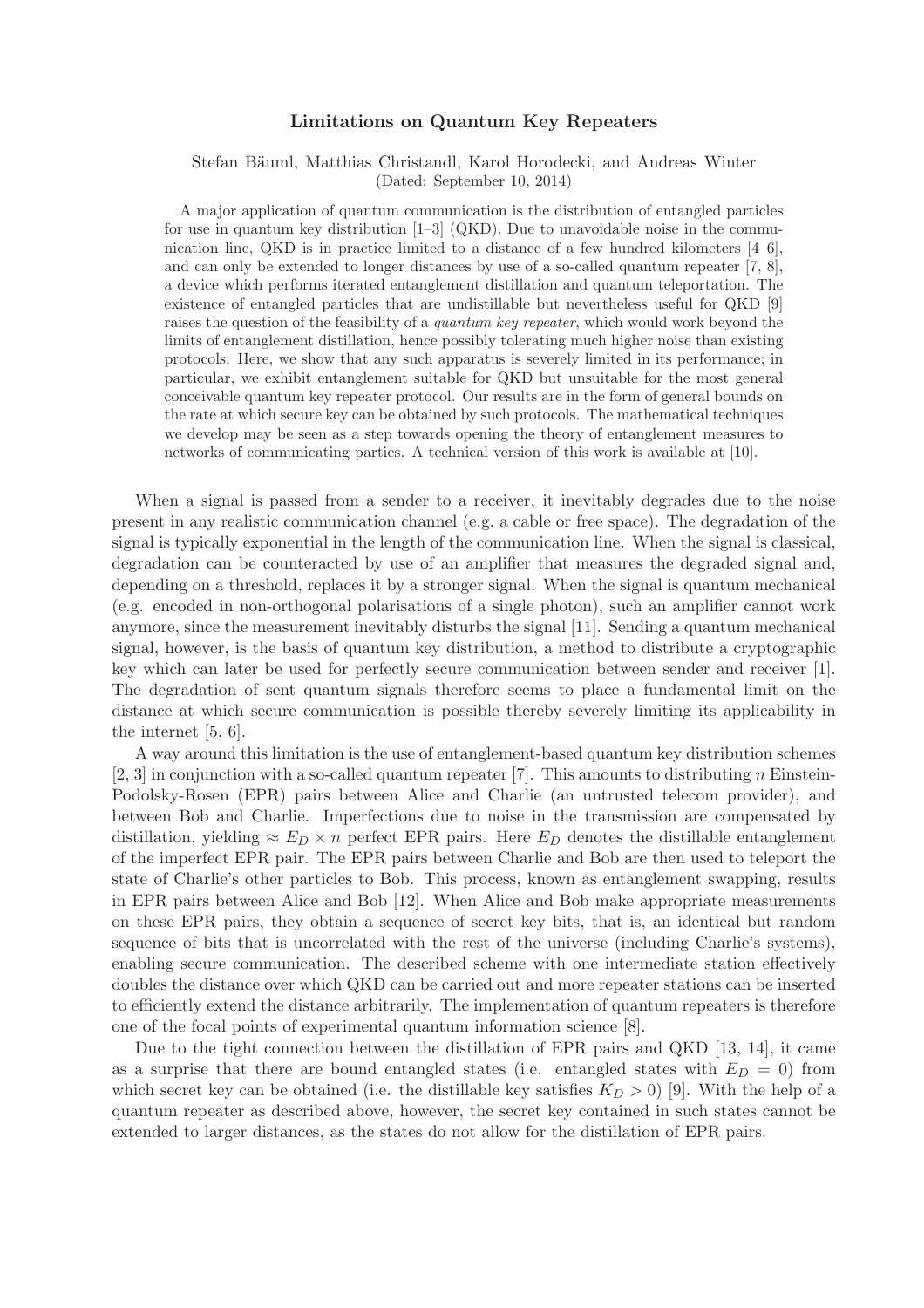This raises the question of whether there may be other ways to extend the secret key to arbitrary distances than by entanglement distillation and swapping, other quantum key repeaters. More formally, we analyse the quantum key repeater rate  $K_{A\leftrightarrow C\leftrightarrow B}$  at which a protocol — only using local operations and classical communication (LOCC) — is able to extract private bits between Alice and Bob from entangled states which each of them shares with Charlie. By a private bit we mean an entangled state containing a unit of privacy paralleling the EPR pair as a unit of entanglement [9, 15]. Mathematically, a private bit is given by a density matrix  $\gamma_{AA'BB'}$  with four subsystems A, A' and B, B'. A and B are the qubits that contain the key bits and A' and B' are d-dimensional systems, called shield systems. Moreover, each private bit is represented by an operator X which is a  $d^2$  by  $d^2$  matrix with  $||X||_1 = 1$ .

Note that just as the definition of the distillable key [9, 16], the definition of the quantum key repeater rate is information-theoretic in nature. The role of Charlie here merits special attention. While he participates in the LOCC protocol like Alice and Bob do, he is not a "trusted party"; indeed, at the end of the protocol, Alice and Bob wish to obtain private bits, whose privacy is not compromised even if at that point Charlie passes all his information to the eavesdropper. We also note that techniques from quantum information theory [17, 18] allow to conclude that the obtained rate of private bits can be made unconditionally secure [19–21].

In the following we will describe our main results which demonstrate that the performance of quantum key repeaters beyond the use of entanglement distillation is severely limited.

Our first result takes as its starting point the observation that there are private bits that are almost indistinguishable from separable states by LOCC [22]. An example is given by the choice  $X=\frac{1}{\lambda}$  $\frac{1}{d\sqrt{d}}\sum_{ij}u_{ij}|i\rangle\langle j|\otimes|j\rangle\langle i|$ , where the  $u_{ij}$  are the entries in the quantum Fourier transform in dimension d. Here, the distinguishability can easily be bounded by  $||X^{\Gamma}||_1 = \frac{1}{\sqrt{2\pi}}$  $\frac{1}{d}$ , where  $\Gamma$  indicates the partial transpose, that is, the transpose of one of the systems [23]. Suppose now that a quantum repeater protocol applied to two copies of the latter state, shared by Alice and Charlie and Bob and Charlie respectively, successfully outputs a private bit between Alice and Bob. Then, if Alice and Bob joined their labs, they could distinguish this resulting state from a separable state, as separable states are well distinguishable from private states by a global measurement [9]. This implies an LOCC procedure for Alice & Bob (jointly) and Charlie to distinguish the initial private bits  $\gamma \otimes \gamma$  from separable states: first run the quantum key repeater protocol and then perform the measurement. This, however, is in contradiction to the property that the private state  $\gamma$  (and hence  $\gamma \otimes \gamma$ ) is almost indistinguishable from separable states under LOCC. In conclusion this shows that such private bits cannot be successfully extended to a private bit between Alice and Bob by any quantum key repeater protocol (see Section III.B of[10]).

Although intuitive, the above argument only bounds the repeated key obtained from a *single* copy of input states. The language of entanglement measures allows us to formulate this argument asymptotically as a rigorous distinguishability bound on the rate  $K_{A\leftrightarrow C\leftrightarrow B}$  for general states  $\rho$ and  $\tilde{\rho}$  (see Section III.C of [10]):

$$
K_{A \leftrightarrow C \leftrightarrow B}(\rho_{AC_A} \otimes \tilde{\rho}_{C_B B}) \le D_{C \leftrightarrow AB}^{\infty}(\rho_{AC_A} \otimes \tilde{\rho}_{C_B B}), \tag{1}
$$

where the RHS is the regularised LOCC-restricted relative entropy distance to the closest separable state [24]. Observing invariance of this bound under partial transposition, we obtain for states remaining positive under partial transposition (PPT) a bound in terms of the regularised relative entropy of entanglement of their partially transposed version  $\rho^{\Gamma}$ :  $E_R^{\infty}(\rho^{\Gamma}) + E_R^{\infty}(\tilde{\rho}^{\Gamma})$ . If we restrict to forward communication from Charlie and  $\rho_{AC_A} = \tilde{\rho}_{BC_B}$ , squashed entanglement provides a bound:  $K_{A\leftarrow C\rightarrow B}(\rho_{AC_A}\otimes \tilde{\rho}_{C_B B}) \leq 4E_{sq}(\rho^{\Gamma}).$  Using invariance under partial transposition directly on the hypothetical quantum key repeater protocol, we obtain for PPT states  $\rho$  and  $\tilde{\rho}$  (see Section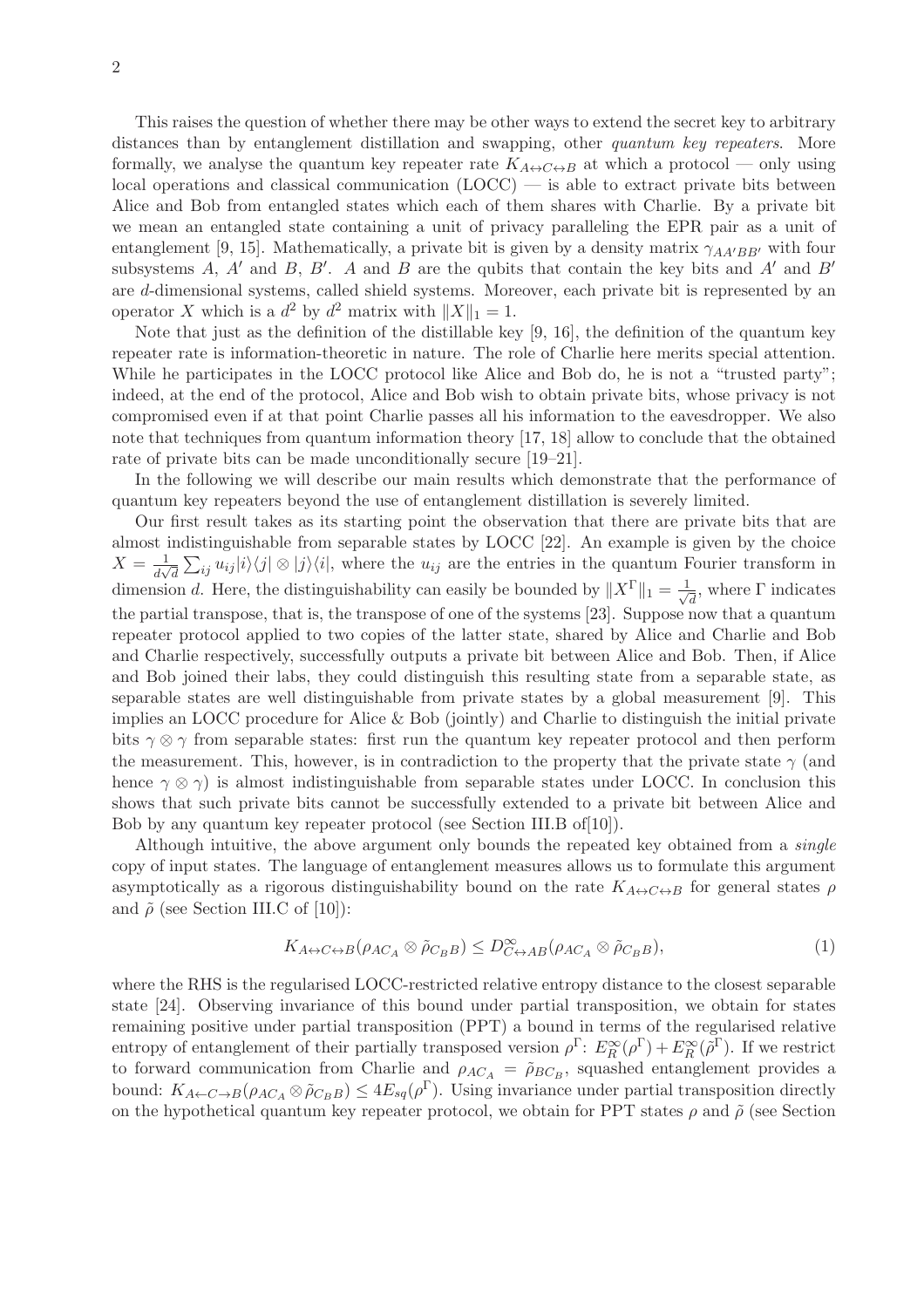III.A of  $[10]$ :

$$
K_{A \leftrightarrow C \leftrightarrow B}(\rho_{AC_A} \otimes \tilde{\rho}_{C_B B}) \le K_D(\rho_{AC_A}^{\Gamma}) \le \min\{E_R^{\infty}(\rho_{AC_A}^{\Gamma}), E_{sq}(\rho_{AC_A}^{\Gamma})\}.
$$
 (2)

We will now give an example of a state  $\rho_{AC_A} = \tilde{\rho}_{BC_B}$  for which the key rate is large, but the bounds, and hence the quantum key repeater rate are arbitrarily small. Guided by our intuition, we would like to consider the private bit  $\gamma$  from above whose partial transpose is close to a separable state. The state, however, is not PPT (no private bit can be PPT [9]). Fortunately, it turns into a PPT state  $\rho$  under mixing with a small amount of noise and we find  $K_{A \leftrightarrow C \leftrightarrow B}(\rho \otimes \rho) \approx 0$  while  $K_D(\rho) \approx 1$ . This leads us to the main conclusion of our paper: there exist entangled quantum states that are useful for quantum key distribution at small distances but that are virtually useless for long-distance quantum key distribution.

Finally, we present a different type of bound on the quantum key repeater rate based on the direct analysis of the entanglement of a concrete output state of a quantum repeater protocol (see Section III.D of [10]):

$$
K_{A \leftarrow C \leftrightarrow B}(\rho_{AC_A} \otimes \tilde{\rho}_{C_B B}) \le \frac{1}{2} E_C(\rho_{AC_A}) + \frac{1}{2} E_D(\tilde{\rho}_{C_B B}). \tag{3}
$$

This bound, unlike the ones presented above, applies to all quantum states. In particular, it applies to certain states invariant under partial transposition which escape the techniques presented before. Note that in the case of PPT states, one may partially transpose the states appearing on the right hand side since  $K_{A\leftarrow C\leftrightarrow B}$  is invariant under partial transposition. The proof of (3) is obtained by upper bounding the squashed entanglement of the output state of the protocol using a manipulation of entropies resulting in the RHS of (3). The squashed entanglement in turn upper bounds the distillable key of the output state (which upper bounds the LHS) [25].

The preceding results pose limitations on the entanglement of the output state of a quantum key repeater protocol. As such, they support the  $PPT^2$  conjecture: Assume that Alice and Charlie share a PPT state and that Bob and Charlie share a PPT state; then the state of Alice and Bob, conditioned on any measurement by Charlie, is always separable [26–28]. Reaching even further, and consistent with our findings, we may speculate that perhaps the only "transitive" entanglement in quantum states, i.e. entanglement that survives a quantum key repeater, is the distillable entanglement. One may also wonder whether there are inequalities between the entanglement of in- and output for other entanglement measures. In the context of algebro-geometric measures, this question has been raised and relations for the concurrence have been found [29, 30]. As our work focuses on operational entanglement measures, we investigated the tightness (3) and, based on a random construction, showed that the LHS cannot be replaced by the entanglement cost of the output state.

With this paper we initiate a study of long-distance quantum communication and cryptography beyond the use of entanglement distillation. Even though the reported results provide limitations rather than new possibilities, we hope that this work will lead to a rethinking of the currently used protocols resulting in procedures for long-distance quantum communication that are both more efficient and that can operate in noisier environments.

<sup>[1]</sup> Charles H. Bennett and Gilles Brassard. Quantum Cryptography: Public Key Distribution and Coin Tossing. In Proceedings of the IEEE International Conference on Computers, Systems and Signal Processing, pages 175–179, Bangalore, India, December 1984, 1984. IEEE Computer Society Press, New York.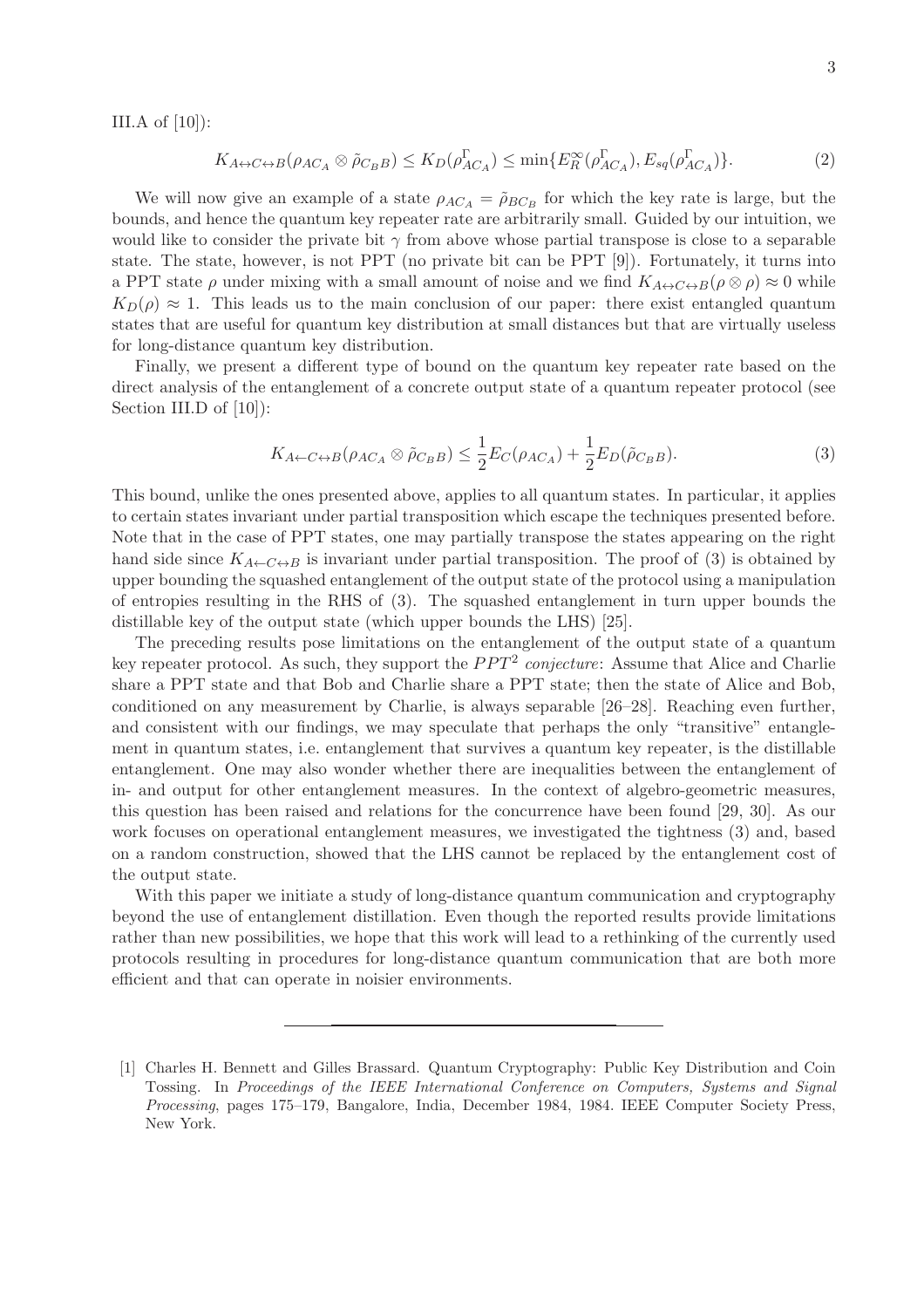- [2] A. K. Ekert. Quantum cryptography based on Bell's theorem. Phys. Rev. Lett., 67(6):661–663, 1991.
- [3] Charles H. Bennett, Gilles Brassard, and N. David Mermin. Quantum cryptography without Bell's theorem. Phys. Rev. Lett., 68:557–559, Feb 1992.
- [4] Damien Stucki, Nino Walenta, Fabien Vannel, Robert Thomas Thew, Nicolas Gisin, Hugo Zbinden, S. Gray, C. R. Towery, and S. Ten. High rate, long-distance quantum key distribution over 250 km of ultra low loss fibres. New J. Phys., 11(7):075003, 2009.
- [5] Nicolas Gisin, Grégoire Ribordy, Wolfgang Tittel, and Hugo Zbinden. Quantum cryptography. Rev. Mod. Phys., 74:145–195, Mar 2002.
- [6] Valerio Scarani, Helle Bechmann-Pasquinucci, Nicolas J. Cerf, Miloslav Dušek, Norbert Lütkenhaus, and Momtchil Peev. The security of practical quantum key distribution. Rev. Mod. Phys., 81(3):1301, 2009.
- [7] H.-J. Briegel, W. D¨ur, J. I. Cirac, and P. Zoller. Quantum repeaters: The role of imperfect local operations in quantum communication. Phys. Rev. Lett., 81:5932–5935, 1998.
- [8] Nicolas Sangouard, Christoph Simon, Hugues De Riedmatten, and Nicolas Gisin. Quantum repeaters based on atomic ensembles and linear optics. Rev. Mod. Phys., 83(1):33, 2011.
- [9] K. Horodecki, M. Horodecki, P. Horodecki, and J. Oppenheim. Secure key from bound entanglement. Phys. Rev. Lett., 94:160502, 2005.
- [10] Stefan Bäuml, Matthias Christandl, Karol Horodecki, and Andreas Winter. Limitations on quantum key repeaters. arXiv preprint arXiv:1402.5927, 2014.
- [11] Christopher A. Fuchs and Asher Peres. Quantum-state disturbance versus information gain: Uncertainty relations for quantum information. Phys. Rev. A, 53:2038–2045, Apr 1996.
- [12] M. Zukowski, A. Zeilinger, M. A. Horne, and A. K. Ekert. Event-ready-detectors, Bell experiment via entanglement swapping. Phys. Rev. Lett., 71(26):4287–4290, 1993.
- [13] David Deutsch, Artur Ekert, Richard Jozsa, Chiara Macchiavello, Sandu Popescu, and Anna Sanpera. Quantum Privacy Amplification and the Security of Quantum Cryptography over Noisy Channels. Phys. Rev. Lett., 77:2818–2821, Sep 1996.
- [14] Peter W. Shor and John Preskill. Simple Proof of Security of the BB84 Quantum Key Distribution Protocol. Phys. Rev. Lett., 85:441–444, Jul 2000.
- [15] K. Horodecki, M. Horodecki, P. Horodecki, and J. Oppenheim. General paradigm for distilling classical key from quantum states. IEEE Trans. Inf. Theory, 55:1898, 2009.
- [16] I. Devetak and A. Winter. Distillation of secret key and entanglement from quantum states. Proc. R. Soc. Lond. A, 461:207–235, 2005.
- [17] Matthias Christandl, Robert König, and Renato Renner. Postselection technique for quantum channels with applications to quantum cryptography. Phys. Rev. Lett., 102:020504, Jan 2009.
- [18] Renato Renner and Robert König. Universally composable privacy amplification against quantum adversaries. In Joe Kilian, editor, Theory of Cryptography, volume 3378 of Lecture Notes in Computer Science, pages 407–425. Springer Berlin Heidelberg, 2005.
- [19] Michael Ben-Or, Micha Horodecki, DebbieW. Leung, Dominic Mayers, and Jonathan Oppenheim. The universal composable security of quantum key distribution. In Joe Kilian, editor, Theory of Cryptography, volume 3378 of Lecture Notes in Computer Science, pages 386–406. Springer Berlin Heidelberg, 2005.
- [20] D. Unruh. Simulatable security for quantum protocols. 2004.
- [21] K. Horodecki, M. Horodecki, P. Horodecki, D. Leung, and J. Oppenheim. Quantum key distribution based on private states: unconditional security over untrusted channels with zero quantum capacity. IEEE Trans. Inf. Theory, 54(6):2604–2620, 2008.
- [22] K. Horodecki. General paradigm for distilling classical key from quantum states  $-$  On quantum entanglement and security. PhD thesis, University of Warsaw, 2008.
- [23] K. Horodecki, L. Pankowski, M. Horodecki, and P. Horodecki. Low dimensional bound entanglement with one-way distillable cryptographic key. IEEE Trans. Inf. Theory, 54:2621, 2008.
- [24] M. Piani. Relative Entropy of Entanglement and Restricted Measurements. Phys. Rev. Lett., 103(16):160504, October 2009.
- [25] Matthias Christandl, Norbert Schuch, and Andreas Winter. Entanglement of the antisymmetric state. Commun. Math. Phys., 311:397–422, 2012.
- [26] M Christandl. PPT square conjecture (problem G). In Banff International Research Station workshop: Operator structures in quantum information theory, 2012.